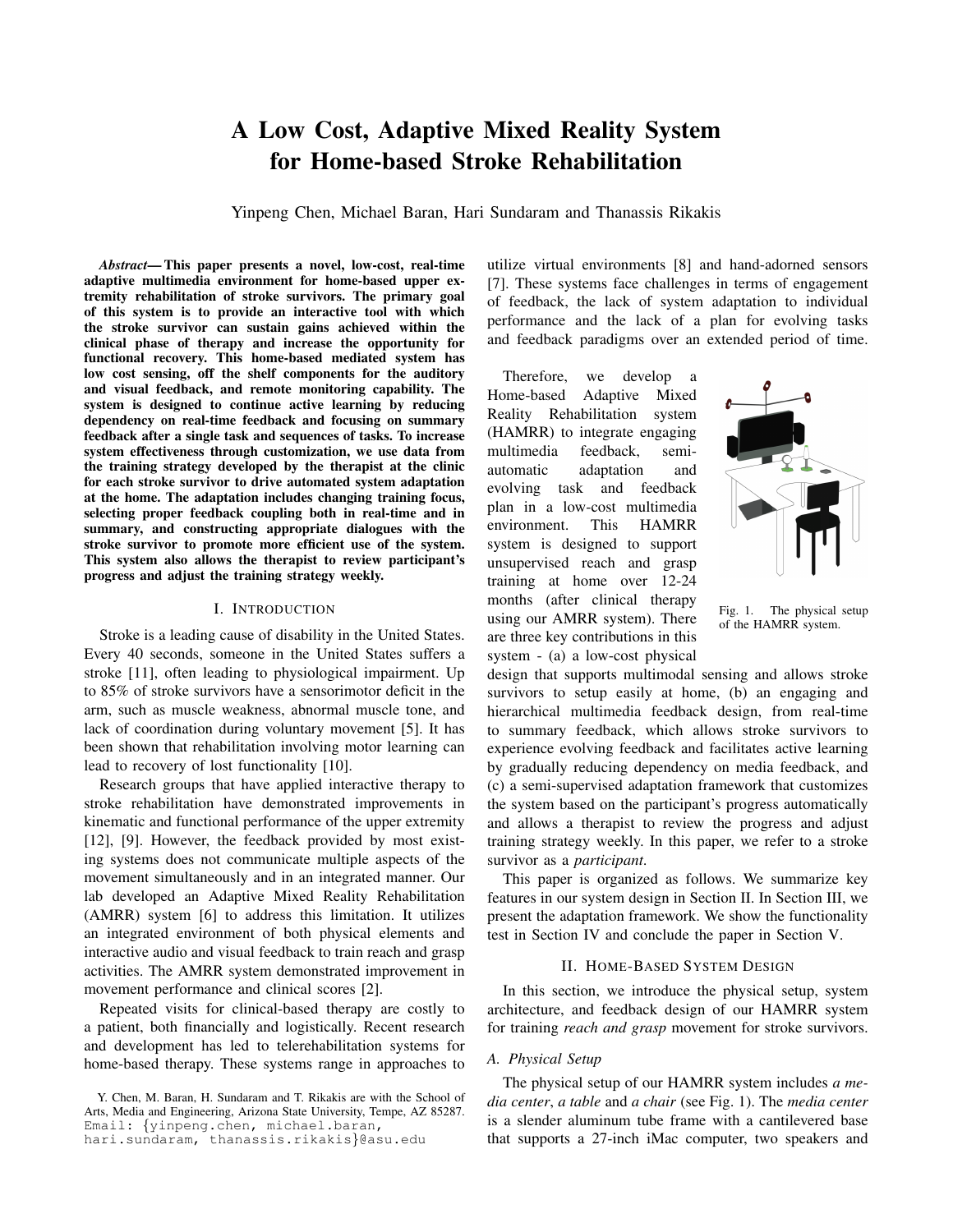three infrared Opti-Track cameras. The *table* is constructed from an aluminum tube frame. It is lightweight, such that it can be removed from the media center when not in use. The table contains three forms of embedded sensors. The rest area of the participant's impaired arm is covered by pressure sensors to check for starting location. Two buttons with capacitive sensing are placed close to the participant's unimpaired hand that allows the participant to interact with the system dialog. There are three tangible objects (base, button and cone) embedded on the table for the participant to reach. Each object has embedded color LEDs to provide feedback. Both button and cone objects have sensors to track object manipulation. The *chair* is embedded with force sensing resistors (mounted on the back and seat) to track participant's torso movement. The sensors are connected to the system through an XBee connection, with a sampling rate of 70 Hz. Compared to the hospital-used AMRR system, the HAMRR system significantly reduces sensing cost, and simplifies participant's setup. The participant only need to wear a wristband that is attached a reflective marker for 3D hand tracking.

## *B. System Architecture*



Fig. 2. The home-based system architecture.

The HAMRR system architecture is shown in Fig. 2. The participant's movement is captured by multimodal sensing that includes tracking 3D hand position by optical cameras, tracking object manipulation by force sensors on objects as well as tracking torso movement by force sensors on the chair. Based on the sensing data, we can derive kinematic features related to the reach and grasp movement. These features are used to generate tangible/visual/auditory feedback that helps the participant self-assess the movement performance. The kinematic features are used for quantitative performance evaluation, which informs the adaptation framework to customize training tasks and feedback environments. Our system provides a system dialog to guide the participant through training. Our system also allows a therapist to review the participant's performance data weekly and make appropriate adjustments in adaptation strategy.

#### *C. Multimedia Feedback*

Our HAMRR system intuitively communicate to the stroke survivor levels of his/her performance and direction for improvement by using three types of feedback - *tangible feedback* from color LEDs embedded within the object,

*auditory feedback* from two speakers and *visual feedback* rendered on the iMac screen. The feedback is designed to provide dynamic feedback experience that evolves over time, incentivizes training, facilitates active learning, and accommodates more complex tasks. Therefore, the feedback is structured to provide information about the movement in three different levels - (a) *real time*, (b) *post-trial summary*, and (c) *post-set summary*. For any training set (including several reaches), only one of these three levels is selected.



Fig. 3. Visual feedback summaries after a trial ((a) and (b)) and after a set  $((c)$  and  $(d))$ . (a) represents an efficient reach and (b) represents trajectory error to the right. (c) is a representation of efficient and consistent task completions and (d) represents disjoint movement.

*Real-time feedback* is coupled to the participant's hand trajectory and speed, which are key features for completing a reach and grasp activity. The LEDs embedded within the object base change color based on the participant's trajectory error. The green, orange and red colors indicate no error, small error and big error respectively. Real-time auditory feedback communicates reaching speed to the participant by note density. The sound is designed to encourage participant to reach in a natural speed. In *post-trial summary*, a visual summary of trajectory performance for a reach is communicated by the color and spatial distribution of stones in the water, as seen in Fig. 3a and 3b. This display summary helps the participant begin to think about the strategy of execution. In *post-set summar*, either a visual summary or an auditory summary communicates to the participant an *affective tag* with his/her performance (or one movement aspect) after a set of reaches, such as disjoint movement or slow movement. For example, in Fig. 3d, abrupt changes in the boats contour communicates a pattern of reaching without elbow-shoulder joint coordination. Visual tags include trajectory inaccuracy, jerkiness, disjoint movement, and task incompletion. Auditory tags includes ballistic movement, slow movement, inconsistent completion time, and hesitant movement. The details of feedback design can be found in [1].

# *D. Interactive Dialog*

Our system provides an interactive dialog when a new task or feedback stream is introduced. During the dialog, the participant is firstly shown graphic instructions. Then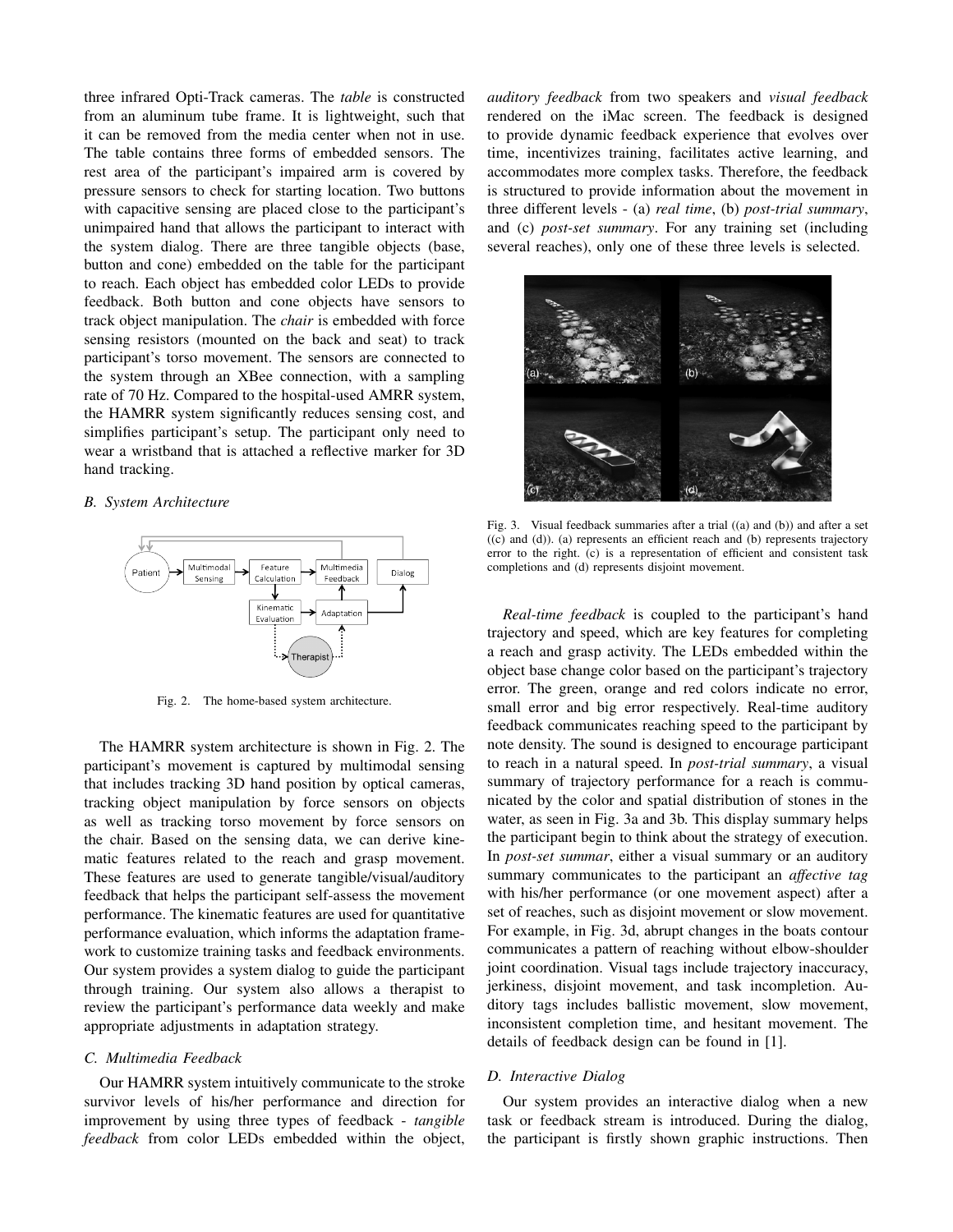the participant can practice with interactive feedback several times until he/she understands the instructions. As part of the interactive dialog, the participant is asked several questions with yes/no answer to check if he/she understands the feedback mappings. The participant can use the unimpaired hand to select the answer using the embedded table buttons.

## III. SEMI-SUPERVISED ADAPTATION FRAMEWORK

The HAMRR system is adaptable to address each participant's impairments based on his/her progress. Both tangible objects and interactive feedback can be adjusted to maintain a level of challenge and engagement appropriate for each stroke survivor. The adaptation is crucial to promote more efficient use of the system, resulting in better active learning and movement performance. The adaptation in home-based system is very challenging due to the absence of a therapist. Therefore, we need an automatic adaptation framework which customizes the system based on the participant's progress. Our basic idea is to integrate the real-time quantitative kinematic evaluation, correlation analysis between feedback and movement performance, and therapist's weekly recommendations into a semi-supervised adaptation framework. The adaptation framework customizes the system in the participant's daily training automatically and allows a therapist to review the rehabilitation progress weekly, and fine-tune the training strategy.

#### *A. Adaptation Components*

In our HAMRR system, both tangible objects and feedback parameters can be changed algorithmically. The adaptation for tangible objects includes changing the object position and the object type (e.g. base, button or cone).

The feedback adaptation includes three parts: (a) feedback level, (b) media selection, and (c) feedback sensitivity. First, the feedback can be generated either in real-time (e.g. feedback from color LEDs embedded within the object), or after a trial (e.g. visual summary of stone distribution in Fig. 3b), or after a set of reaches (e.g. boat shape in Fig. 3d). At each feedback level, we can select proper media streams for different training purposes. For example, if we focus on smooth reaching acceleration and deceleration at real-time feedback level, we might turn off the tangible feedback from embedded LEDs and turn on the auditory feedback. Finally, each feedback is associated to a sensitivity filter to map the raw data (finite or infinite) into a normalized movement feature that is used to generate feedback. Thus, the feedback sensitivity can be controlled by filter parameters.

#### *B. Graphical Adaptation Representation*

We now discuss how to represent system adaptation using a graph. First, we consider our system as a network  $G$  that has vertex set V and edge set E (i.e.  $G = (V, E)$ ). Each vertex  $v_i$  indicates a training scenario (or system state) that sets up every component in our system, including object and feedback information. A system state can be represented by a state vector. Each component of the vector is corresponding to an object property (e.g. object ID or object type) or

feedback information such as feedback level, on/off of media streams or feedback sensitivity parameters. The vertex set V includes all possible pre-defined system states  $\{v_1, v_2, \ldots\}$ . Each directional edge  $e_{ij}$  indicates a possible system change from state  $v_i$  to state  $v_j$ . Hence, an adaptation action is represented by an edge in the system network, indicating a change between two training scenarios (or system states). Fig. 4 shows an example of four training scenarios  $(v_1 - v_4)$ and possible adaptation options (jump between scenarios, e.g.  $e_{12}$ ,  $e_{34}$ ). The table on the right shows some system state parameters for these four scenarios.



Fig. 4. Graphic representation of four training scenarios (or system states).

The system network is constructed by experts, including therapists and media experts. The experts first define all training scenarios including training foci and the corresponding object and feedback selection. Each training scenario is represented by a system state (or a vertex in the network). The experts determine the value for each component (i.e. object and feedback parameters) for each predefined system state. Secondly, the experts determine possible adaptation options (or move from a state to another) by drawing an arrow between two training scenarios (or state vertices). The experts determine adaptations carefully to balance the continuity and variation.

## *C. Decision-Making Process*

The training starts from an initial training scenario which is determined by experts based on the participant's rehabilitation at hospital. After every set (including several reaches), an adaptation decision is made to either stay in the current training scenario (or current state) or move to another training scenario. Thus, an adaptation decision includes two steps: (a) determining *stay* or *move*, and (b) determining a *new scenario* if *move* is chosen.

The decision for *stay* or *move* is made based on the length of duration staying in the current scenario and the participant's performance in movement aspects that are focused. The *move* decision is made if either the participant stays in the current scenario for too long (e.g. over 5 sets) or the participant's performance in focused movement aspects satisfies the expectation (e.g. trajectory error is less than 2cm).

If we decide to *move*, the new scenario should focus on the movement aspects that the participant has major deficit and at the same time does not introduce a big variation compared to the current scenario. We address this by searching over all neighbor scenarios of the current scenario in the system network for the best neighbor with maximum utility. Since